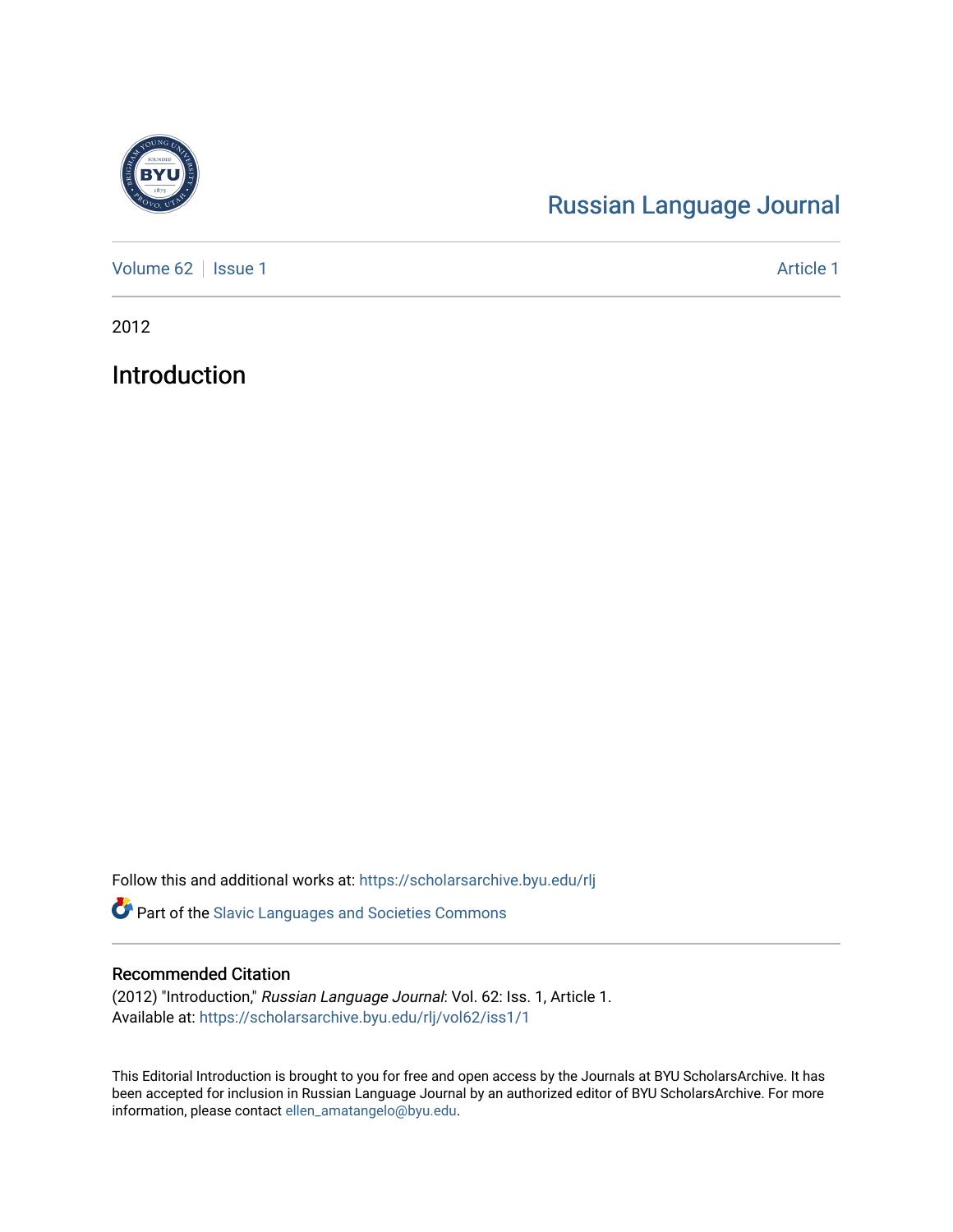

#### **Russian Language Journal**

Volume 62 2012

### **Contents**

| Introduction                                                                                                                                                                                          | 1  |
|-------------------------------------------------------------------------------------------------------------------------------------------------------------------------------------------------------|----|
| <b>Research on Teaching and Learning</b>                                                                                                                                                              |    |
| Чтение как один из видов речевой деятельности в процессе<br>обучения русскому языку<br>Кира Рогова                                                                                                    | 3  |
| Болото в молчании, или пути развития тезауруса учащихся<br>при обучении русскому языку на продвинутом уровне<br>Дарья Колесова                                                                        | 15 |
| Heritage Language Learners of Russian and L2 Learners in the<br>Flagship Program: A Comparison<br>Olga Kagan, Anna Kudyma                                                                             | 27 |
| The Heritage and Non-Heritage Learner in the Overseas<br>Immersion Context: Comparing Learning Outcomes and<br>Target-Language Utilization in the Russian Flagship<br>Dan E. Davidson, Maria D. Lekic | 47 |
| Results 2012: Using Flagship Data to Develop a Russian Learner<br>Corpus of Academic Writing.<br>Olesya V. Kisselev, Anna A. Yatsenko, Sandra Freels                                                  | 79 |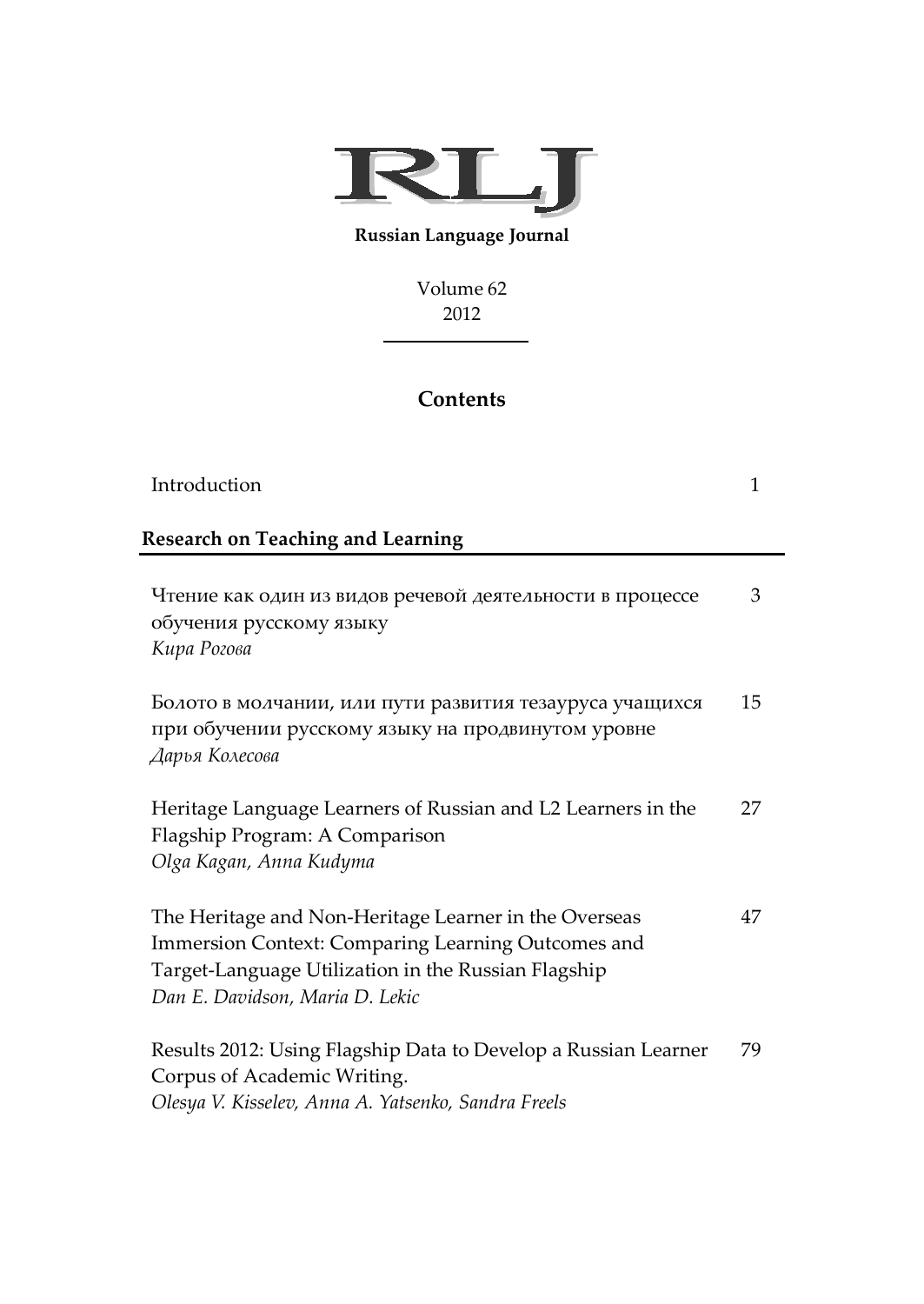| Student and Tutor Perspectives of Tutoring in a Russian<br>Flagship Program<br>Dianna Murphy, Karen Evans-Romaine, Snezhana Zheltoukhova                               | 107 |
|------------------------------------------------------------------------------------------------------------------------------------------------------------------------|-----|
| <b>Analysis and Praxis</b>                                                                                                                                             |     |
| Использование актуальных жанров интернет-общения<br>(форума и блога) на занятиях по развитию навыков устной<br>и письменной речи<br>Дарья Колесова, Ирина Вознесенская | 129 |
| Argumentation and Debate in the Foreign Language Classroom:<br>Russian and American University Students Collaborating<br>through New Technologies<br>Tony Brown        | 141 |
| Использование киноцитаты на уроке РКИ<br>Джамиля Садуллаева                                                                                                            | 167 |
| Опыт прочтения комедии А.С.Грибоедова «Горе от ума» на<br>индивидуальных занятиях программы «Флагман»<br>Ольга Макарова                                                | 185 |
| Персонажи в драматургической лениниане: механизмы<br>идентификации<br>Наталья Семенова                                                                                 | 193 |
| «Речевые маски» повествователя и речь персонажей<br>(на материале «Московских сказок» А. Кабакова)<br>Кира Щукина                                                      | 209 |
| Особенности обучения речи на русском языке<br>на программе «Флагман»<br>Ольга Рябова                                                                                   | 217 |
| Иностранные слова: «лингвистическая мода» или<br>необходимость?<br>Анна Хруненкова                                                                                     | 225 |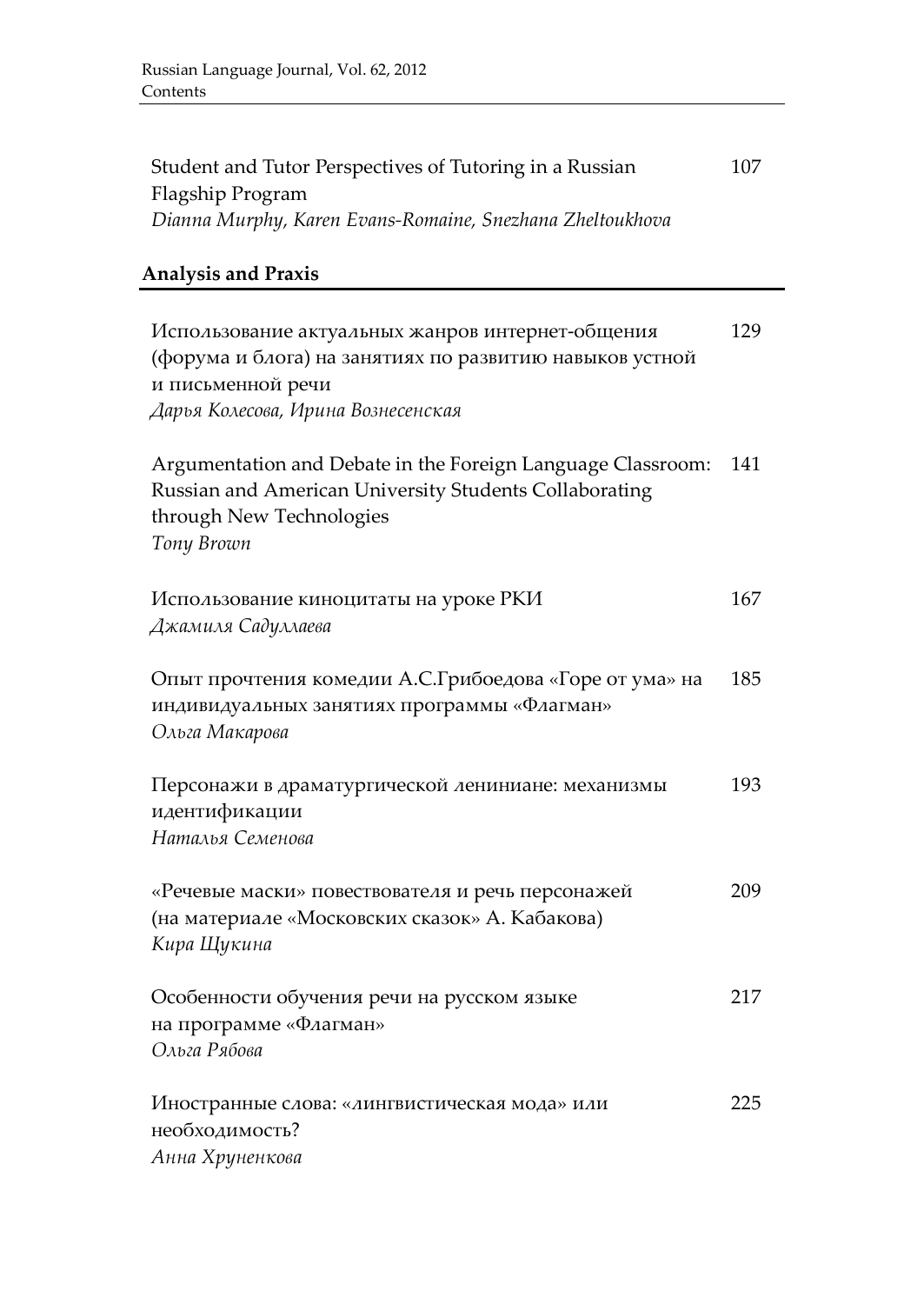К вопросу о работе над некоторыми грамматическими трудностями на индивидуальных занятиях по РКИ *Екатерина Гражданкина* 239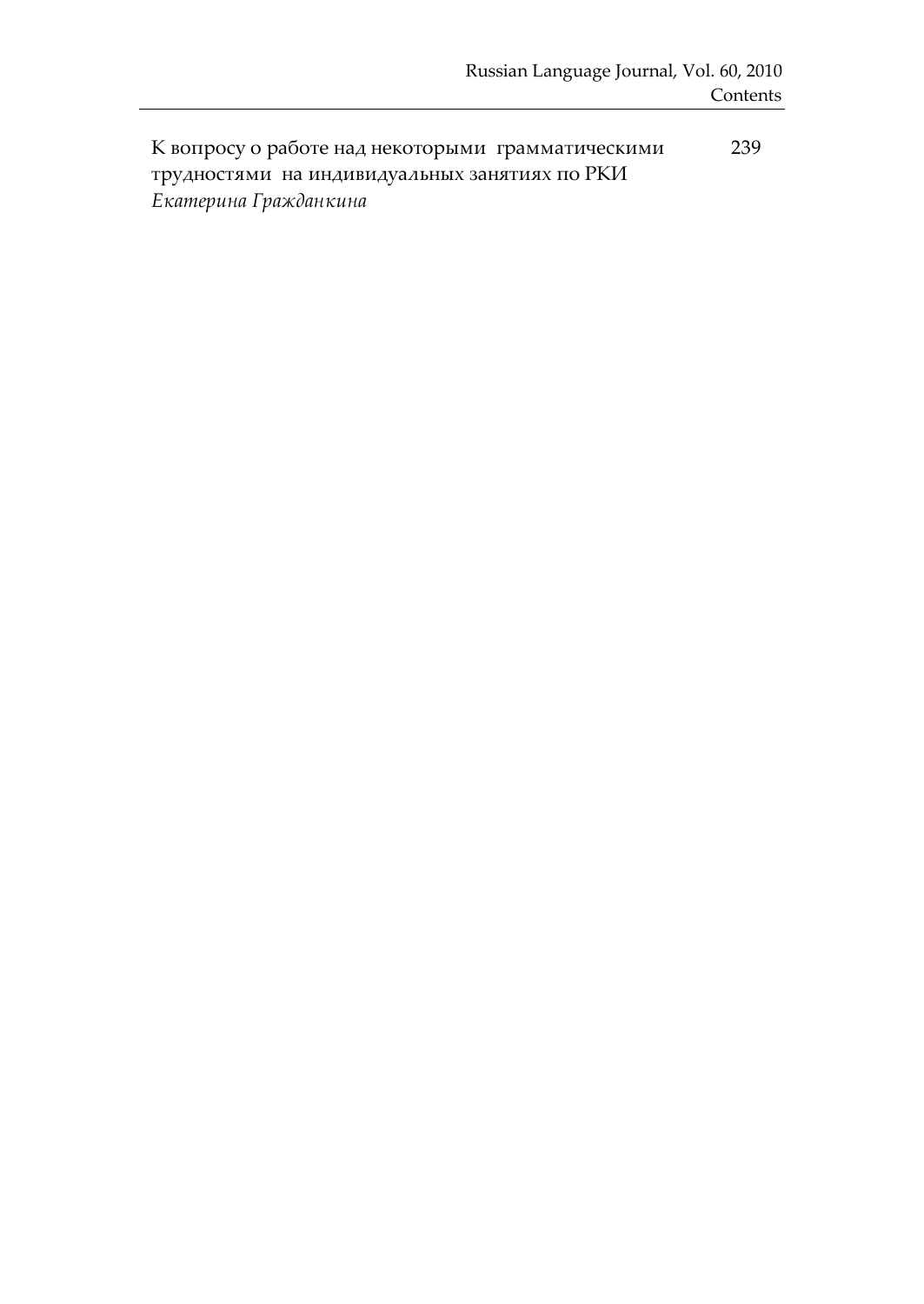## **Contributors**

| N. Anthony Brown:       | Brigham Young University, Provo, UT                                                                                          |
|-------------------------|------------------------------------------------------------------------------------------------------------------------------|
| Dan E. Davidson:        | American Councils for International<br>Education: ACTR/ACCELS,<br>Washington, DC<br>Bryn Mawr College, Bryn Mawr, PA         |
| Karen Evans-Romaine:    | University of Wisconsin-Madison, WI                                                                                          |
| <b>Sandra Freels:</b>   | Portland State University, Portland, OR                                                                                      |
| Ekaterina Grazhdankina: | St. Petersburg State University, RF                                                                                          |
| Olga Kagan:             | University of California, Los Angeles, CA                                                                                    |
| Anna Khrunenkova:       | St. Petersburg State University, RF                                                                                          |
| Olesya V. Kisselev:     | Portland State University, Portland, OR                                                                                      |
| Daria Kolessova:        | St. Petersburg State University, RF                                                                                          |
| Anna Kudyma:            | University of California, Los Angeles, CA                                                                                    |
| Maria D. Lekic:         | University of Maryland, College Park, MD<br>American Councils for International<br>Education: ACTR/ACCELS,<br>Washington, DC |
| Olga Makarova:          | St. Petersburg State University, RF                                                                                          |
| Dianna Murphy:          | University of Wisconsin-Madison, WI                                                                                          |
| Kira A. Rogova:         | St. Petersburg State University, RF                                                                                          |